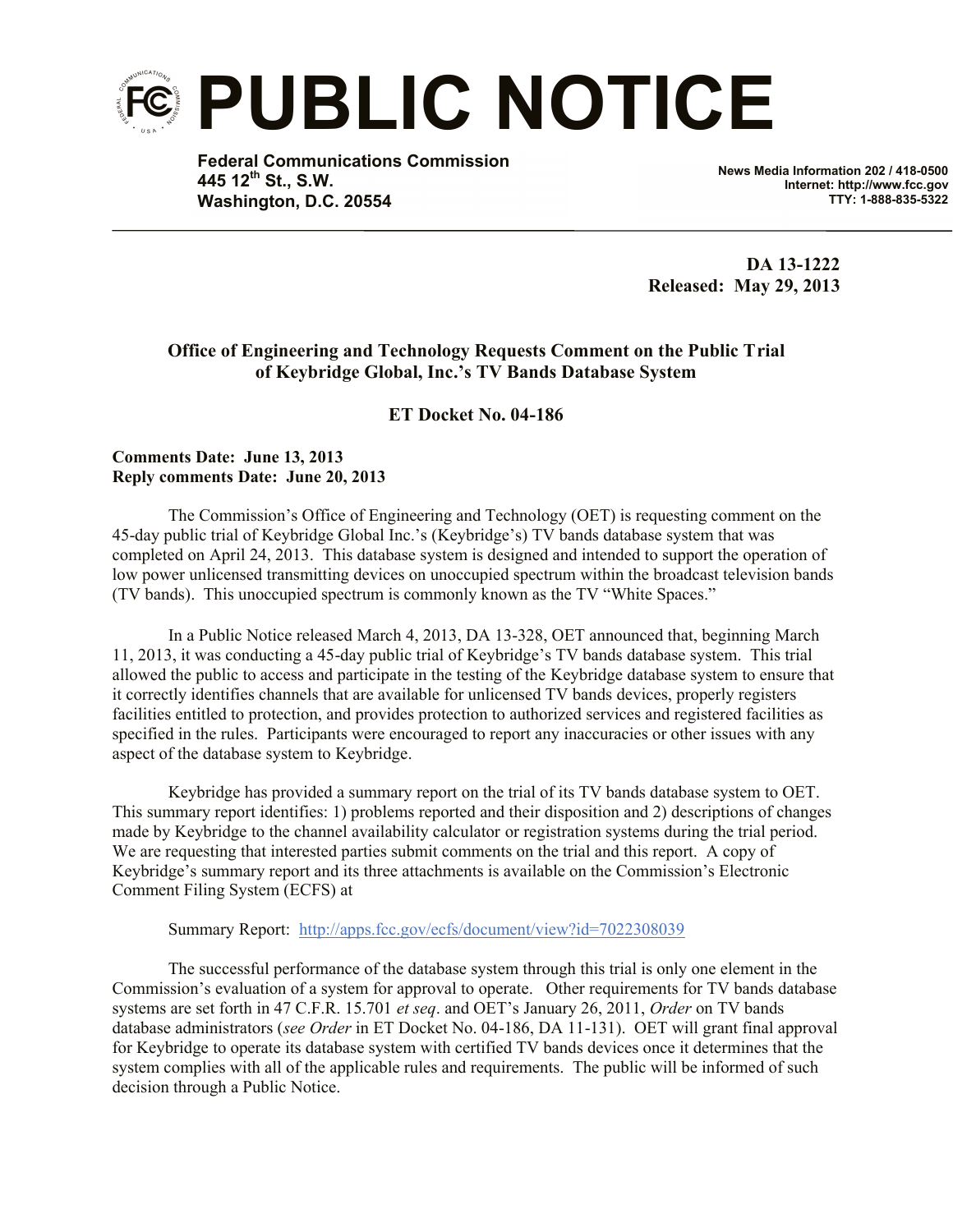The TV bands database systems are the subject of a docketed proceeding, **ET Docket No. 04- 186**, and comments and reply comments addressing the trial of Keybridge's database system must be filed in that proceeding using the FCC's ECFS as described below. A simplified interface for ECFS has been implemented to facilitate consumer comment. Documents filed on ECFS may be accessed and reviewed on that system, which contains copies of written submissions and summaries of oral submissions regarding the white spaces proceeding.

Pursuant to sections 1.415 and 1.419 of the Commission's rules, 47 CFR §§ 1.415, 1.419, interested parties may file comments and reply comments addressing the trial of Keybridge's database system and its report on the trial by **June 13, 2013** and **June 20, 2013**, respectively. As indicated above, comments and reply comments must be filed using the Commission's Electronic Comment Filing System. *See Electronic Filing of Documents in Rulemaking Proceedings*, 63 FR 24121 (1998).

- Electronic Filers: Comments may be filed electronically using the Internet by accessing the ECFS: http://fjallfoss.fcc.gov/ecfs2/.
- Paper Filers: Parties that choose to file by paper must file an original and one copy of each filing. If more than one docket or rulemaking number appears in the caption of this proceeding, filers must submit two additional copies for each additional docket or rulemaking number.

Filings can be sent by hand or messenger delivery, by commercial overnight courier, or by firstclass or overnight U.S. Postal Service mail. All filings must be addressed to the Commission's Secretary, Office of the Secretary, Federal Communications Commission.

- All hand-delivered or messenger-delivered paper filings for the Commission's Secretary must be delivered to FCC Headquarters at  $\frac{445}{12}$ th St., SW, Room TW-A325, Washington, DC 20554. The filing hours are 8:00 a.m. to 7:00 p.m. All hand deliveries must be held together with rubber bands or fasteners. Any envelopes and boxes must be disposed of before entering the building.
- Commercial overnight mail (other than U.S. Postal Service Express Mail and Priority Mail) must be sent to 9300 East Hampton Drive, Capitol Heights, MD 20743.
- U.S. Postal Service first-class, Express, and Priority mail must be addressed to  $445 \, 12^{th}$ Street, SW, Washington DC 20554.

People with Disabilities: To request materials in accessible formats for people with disabilities (Braille, large print, electronic files, audio format), send an e-mail to fcc504@fcc.gov or call the Consumer & Governmental Affairs Bureau at 202-418-0530 (voice), 202-418-0432 (tty).

All filings must be addressed to the Commission's Secretary, Marlene H. Dortch, Office of the Secretary, Federal Communications Commission, 445 12th Street, SW, Washington, DC 20554. Parties should also send a copy of their filings to Hugh L. Van Tuyl, Office of Engineering and Technology, Federal Communications Commission, Room 7-A162, 445 12th Street, SW, Washington, DC 20554, or by e-mail to Hugh.VanTuyl@fcc.gov. Parties must also serve one copy with the Commission's copy contractor, Best Copy and Printing, Inc. (BCPI), Portals II, 445 12th Street, SW, Room CY-B402, Washington, DC 20554, (202) 488-5300, or via e-mail to  $fcc@bcpi$  web.com.

Documents in **ET Docket No. 04-186** are available for public inspection and copying during business hours at the FCC Reference Information Center, Portals II, 445 12th Street, SW, Room